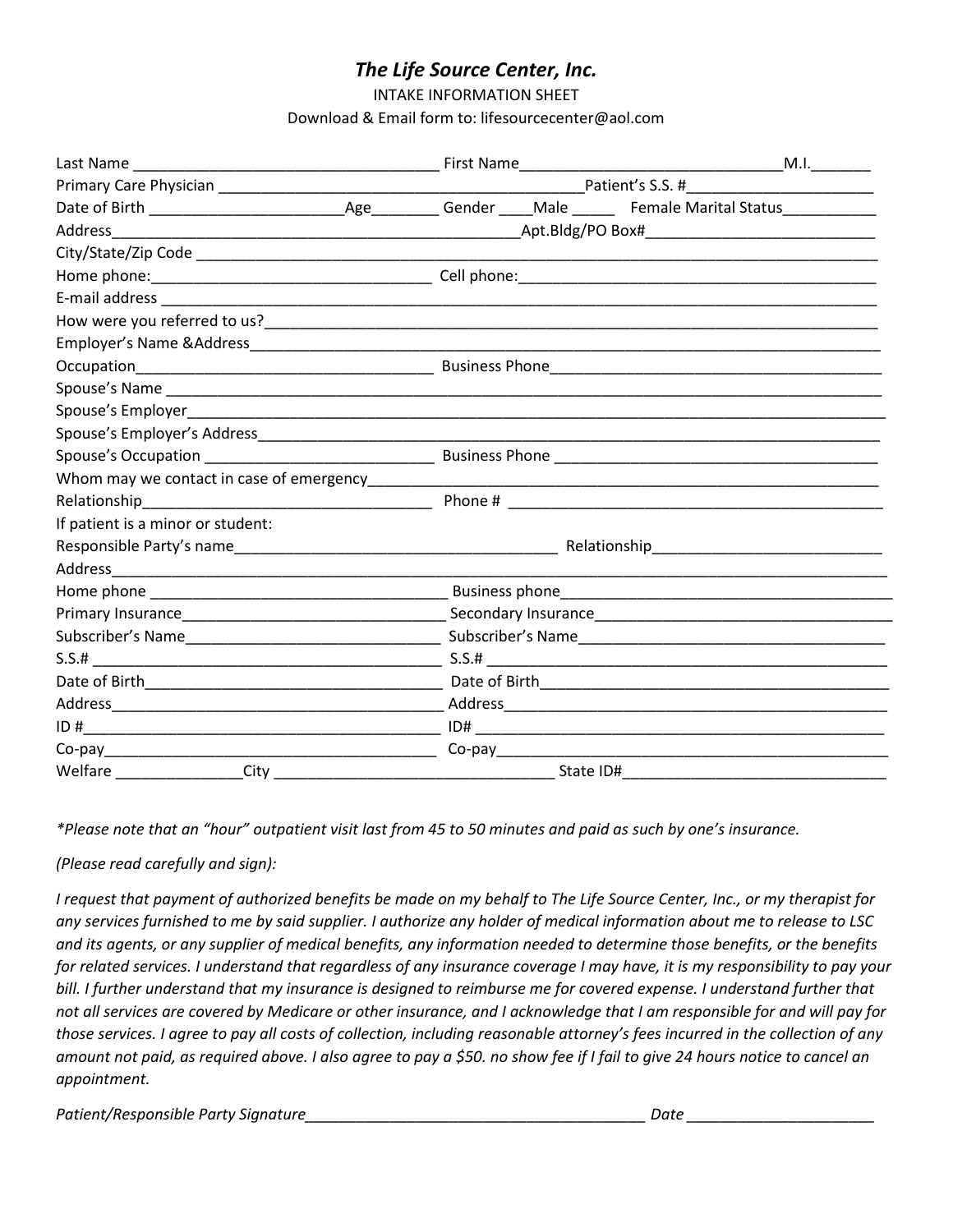## The Life Source Center, Inc.

PATIENT INFORMATION FORM

In order to better serve you, kindly fill out the following information

| Name                                              |      |                                                             |                                                                                                    |                          |  |
|---------------------------------------------------|------|-------------------------------------------------------------|----------------------------------------------------------------------------------------------------|--------------------------|--|
| Presenting Problem: Reason you are here now:      |      |                                                             |                                                                                                    |                          |  |
|                                                   |      |                                                             | History of family background and relevant information as it relates to your being here today:      |                          |  |
| Education:                                        |      |                                                             |                                                                                                    |                          |  |
| Current life stressors:                           |      |                                                             |                                                                                                    |                          |  |
| Medical/behavioral health problems/diagnosis:     |      |                                                             |                                                                                                    |                          |  |
|                                                   |      |                                                             | Please list all current MEDICATIONS and what medical problem the medicine is treating:             |                          |  |
| Medication                                        | Dose | <b>Medical Problem</b>                                      | Prescribing Physician                                                                              | Date RX originally given |  |
|                                                   |      |                                                             |                                                                                                    |                          |  |
|                                                   |      |                                                             | Substance use history: (age started, last use, frequency/amount, treatment: inpatient/ outpatient) |                          |  |
|                                                   |      |                                                             |                                                                                                    |                          |  |
|                                                   |      |                                                             |                                                                                                    |                          |  |
|                                                   |      |                                                             |                                                                                                    |                          |  |
| Pills                                             |      | <u> 1989 - Johann Stoff, amerikansk politiker (d. 1989)</u> |                                                                                                    |                          |  |
| Triggers that cause you to do any of these drugs: |      |                                                             |                                                                                                    |                          |  |